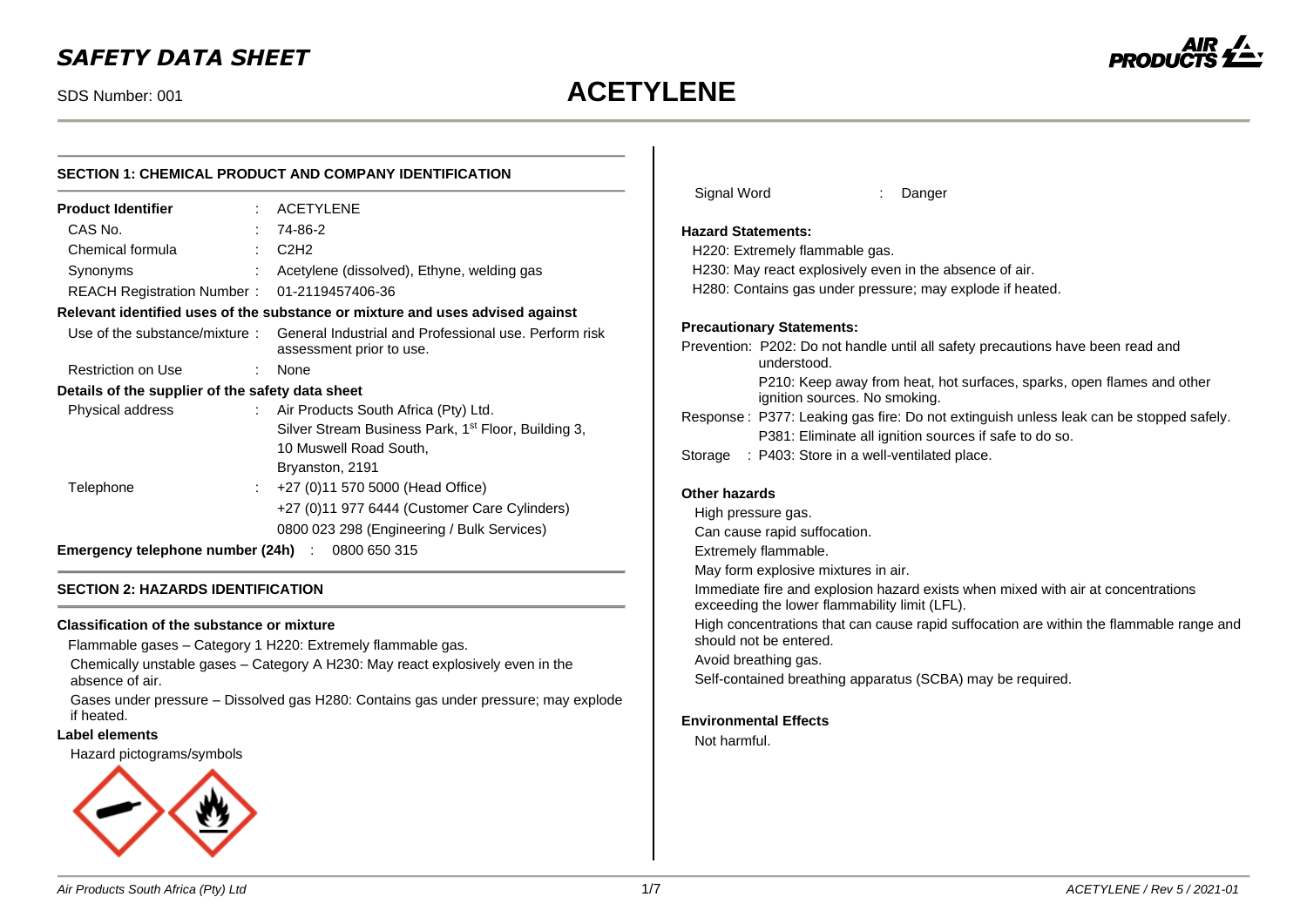# **SECTION 3: COMPOSITION / INFORMATION ON INGREDIENTS**

#### **Substances**

| Components | EINECS/ELINCS<br>Number | <b>CAS Number</b> | Concentration<br>(Volume) |
|------------|-------------------------|-------------------|---------------------------|
| Acetylene  | 200-816-9               | 74-86-2           | 100%                      |

| Components | Classification (CLP)                                                     | REACH Reg.#      |
|------------|--------------------------------------------------------------------------|------------------|
| Acetylene  | Flam. gas 1; H220<br>Chem. Unst. Gas A; H230<br>Press. Gas (Diss.); H280 | 01-2119457406-36 |

Refer to section 16 for full text of each relevant hazard statement (H)

Concentration is nominal. For exact composition, please refer to Air Products specifications. For safety reasons, the acetylene is dissolved in acetone (Flam. Liq 2, Eye Irrit. 2, STOT SE 3). Vapour of the solvent is carried away as impurity when the acetylene is extracted from the gas receptacle. The concentration of the solvent vapour in the gas is lower than the concentration limits to change the classification of the acetylene. The applicable information from the exposure scenarios for this product are contained in the main body of the SDS.

**Mixtures** : Not applicable

#### **SECTION 4: FIRST AID MEASURES**

#### **Description of first aid measures**

| General advice | Move victim to uncontaminated area wearing self-<br>contained breathing apparatus. Keep victim warm and<br>rested. Call a doctor. Apply artificial respiration if<br>breathing stopped. |
|----------------|-----------------------------------------------------------------------------------------------------------------------------------------------------------------------------------------|
| Eye contact    | In case of direct contact with eyes, seek medical advice                                                                                                                                |
| Skin contact   | Adverse effects not expected from this product. IF<br>exposed or concerned: Get medical advice/attention.                                                                               |
| Ingestion      | Ingestion is not considered a potential route of<br>exposure.                                                                                                                           |

| Inhalation                                                             | In case of shortness of breath, give oxygen. Move to<br>fresh air. If breathing has stopped or is laboured, give<br>assisted respirations. Supplemental oxygen may be<br>indicated. If the heart has stopped, trained personnel<br>should begin cardiopulmonary resuscitation<br>immediately. Seek medical advice.                               |
|------------------------------------------------------------------------|--------------------------------------------------------------------------------------------------------------------------------------------------------------------------------------------------------------------------------------------------------------------------------------------------------------------------------------------------|
| Most symptoms and effects, both acute and delayed                      |                                                                                                                                                                                                                                                                                                                                                  |
| Symptoms                                                               | Exposure to oxygen deficient atmosphere may cause<br>the following symptoms: Dizziness. Salivation. Nausea.<br>Vomiting. Loss of mobility/consciousness.                                                                                                                                                                                         |
|                                                                        | Indication of any immediate medical attention and special treatment                                                                                                                                                                                                                                                                              |
| Treatment                                                              | If exposed or concerned: Get medical attention/advice.                                                                                                                                                                                                                                                                                           |
| <b>SECTION 5: FIRE-FIGHTING MEASURES</b><br><b>Extinguishing media</b> |                                                                                                                                                                                                                                                                                                                                                  |
| Suitable extinguishing media:                                          | Water spray or fog. Dry powder                                                                                                                                                                                                                                                                                                                   |
|                                                                        | Shutting off the source of the gas is the preferred<br>method of control. Be aware of the risk of formation of<br>static electricity with the use of CO2 extinguishers and<br>do not use them in places where a flammable<br>atmosphere maybe present<br>Extinguishing media which must not be used for safety reasons :<br>Do not use water jet |
|                                                                        | to extinguish.                                                                                                                                                                                                                                                                                                                                   |
| Special hazards arising from the substance/mixture                     |                                                                                                                                                                                                                                                                                                                                                  |

#### Incomplete combustion may form carbon monoxide. Upon exposure to intense heat or flame, cylinder will vent rapidly and or rupture violently. Keep containers and surroundings cool with water spray. Extinguish fire only if gas flow can be stopped. If possible, shut off the source of gas and allow the fire to burn itself out. Do not extinguish a leaking gas flame unless absolutely necessary. Spontaneous/explosive re-ignition may occur. Extinguish any other fire. Move away from container and cool with water from a protected position. Keep adjacent cylinders cool by spraying with large amounts of water until fire burns itself out. If flames are accidentally extinguished, explosive re-ignition may occur; therefore, appropriate measures should be taken (e.g., total evacuation to protect persons from cylinder fragments and toxic fumes should a rupture occur).

**Advice for fire-fighters** : In confined areas use self-contained breathing apparatus. Standard protective clothing and equipment (Self Contained Breathing Apparatus) for fire fighters. Standard EN 137 – Self-contained open-circuit compressed air breathing apparatus with full face mask. Standard EN 469 – Protective clothing for fire-fighters. Standard EN 659 – Protective gloves for fire-fighters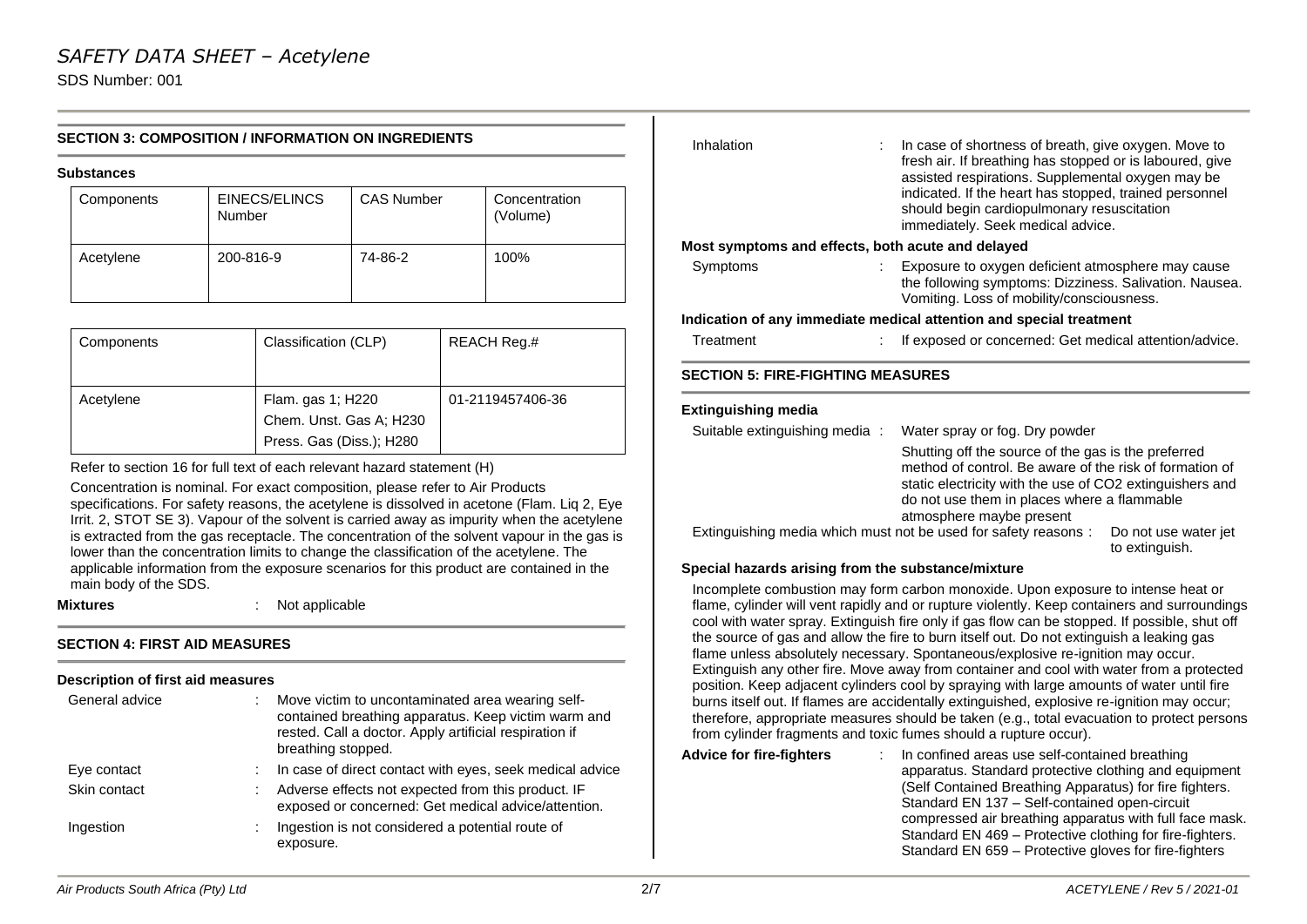# **SECTION 6: ACCIDENTAL RELEASE MEASURES**

#### **Personal precautions, protective equipment and emergency procedures**

Evacuate personnel to safe areas. Remove all sources of ignition. Never enter a confined space or other area where the flammable gas concentration is greater the 10% of its lower flammable limit. Ventilate the area.

**Environmental precautions** : Do not discharge into any place where its accumulation could be dangerous. Should not be released into the environment. Prevent further leakage or spillage if safe to do so.

#### **Methods and materials for containment and cleaning up**

Ventilate the area. Approach suspected leak areas with caution.

| Additional advice           | Increase ventilation to the release area and monitor<br>concentrations. If leak is from cylinder or cylinder valve,<br>call the Air Products emergency telephone number. If<br>the leak is in the user's system, close the cylinder valve,<br>safely vent the pressure, and purge with an inert gas<br>before attempting repairs. |
|-----------------------------|-----------------------------------------------------------------------------------------------------------------------------------------------------------------------------------------------------------------------------------------------------------------------------------------------------------------------------------|
| Reference to other sections | For more information refer to section 8 and 13.                                                                                                                                                                                                                                                                                   |

# **SECTIONS 7: HANDLING AND STORAGE**

#### **Precautions for safe handling**

Acetylene cylinders are heavier than other cylinders because they are packed with a porous filler material and acetone. Never use acetylene in excess of 15 psig pressure. Cylinders should be stored up right with valve protection guard in place and firmly secured to prevent falling or being knocked over. Use equipment rated for cylinder pressure. Ensure adequate ventilation. Solvent may accumulate in piping systems. For maintenance activities use appropriate resistant gloves, assess the necessity to us a respiratory filter device (specific gloves and filters for acetone use), wear safety goggles. Avoid breathing in vapour of the solvent. Provide adequate ventilation. Protect cylinders from physical damage; do not drag, roll, slide or drop. Do not allow storage area temperature to exceed 50°C. Only experienced and properly instructed persons should handle compressed gases/cryogenic liquids. Before using the product, determine its identity by reading the label. Know and understand the properties and hazards of the product before use. When doubt exists as to the correct handling procedure for a particular gas, contact the supplier. Do not remove or deface labels provided by the supplier for the identification of the cylinder contents. When moving cylinders, even for short distances, use a cart (trolley, hand truck, etc.) designed to transport cylinders. Do not remove valve guards. Before connecting the container, check the complete gas system for suitability, particularly for pressure rating and materials. Before connecting the container for use, ensure that back feed from the system into the container is prevented.

Ensure the complete gas system is compatible for pressure rating and materials of construction. Ensure the complete gas system has been checked for leaks before use. Employ suitable pressure regulating devices on all containers when the gas is being emitted to systems with lower pressure rating than that of the container. Never insert an object (e.g., wrench, screwdriver, pry bar, etc) into valve openings. Doing so may damage valve, causing a leak to occur.

Open valve slowly. If user experiences any difficulty operating cylinder valve discontinue use and contact supplier. Close container valve after each use and when empty, even if still connected to equipment. Never attempt to repair or modify container valves or safety relief devices. Damaged valves should be reported immediately to the supplier. Close valve after each use and when empty. Do not subject containers to abnormal mechanical shocks which may cause damage to their valve or safety devices. Never attempt to lift a cylinder by its valve protection cap or guard. Do not use containers as rollers or supports or for any other purpose than to contain the gas as supplied. Never strike an arc on a compressed gas cylinder or make a cylinder a part of an electrical circuit. Do not smoke while handling product or cylinders. Never recompress a gas or a gas mixture without first consulting the supplier. Never attempt to transfer gases from one cylinder/container to another. Always use backflow protective device in piping. Purge air from system before introducing gas. Never use direct flame or electrical heating devices to raise the pressure of a container. Containers should not be subjected to temperatures above 50°C. Prolonged periods of cold temperature below -30°C should be avoided. Ensure equipment is adequately earthed.

#### **Conditions for safe storage, including any incompatibilities**

Containers should be stored in a purpose-built compound which should be well ventilated, preferably in the open air. Observe all regulations and local requirements regarding storage of containers. Stored containers should be periodically checked for general condition and leakage. Protect containers stored in the open against rusting and extremes of weather. Containers should not be stored in conditions likely to encourage corrosion. Containers should be stored in the vertical position and properly secured to prevent toppling. The container valves should be tightly closed and where appropriate valve outlets should be capped or plugged. Container valve guards or caps should be in place. Keep containers tightly closed in a cool, well-ventilated place. Store containers in location free from fire risk and away from sources of heat and ignition. Full and empty cylinders should be segregated. Do not allow storage temperature to exceed 50°C. Smoking should be prohibited within storage areas or while handling product or containers. Display "No Smoking or Open Flames" signs in the storage areas. The amounts of flammable or toxic gases in storage should be kept to a minimum. Return empty containers in a timely manner.

#### **Technical measures/Precautions**

Containers should be segregated in the storage area according to the various categories (e.g., flammable, toxic, etc.) and in accordance with local regulations. Keep away from combustible material. All electrical equipment in the storage areas should be compatible with flammable materials stored. Containers containing flammable gases should be stored away from other combustible materials.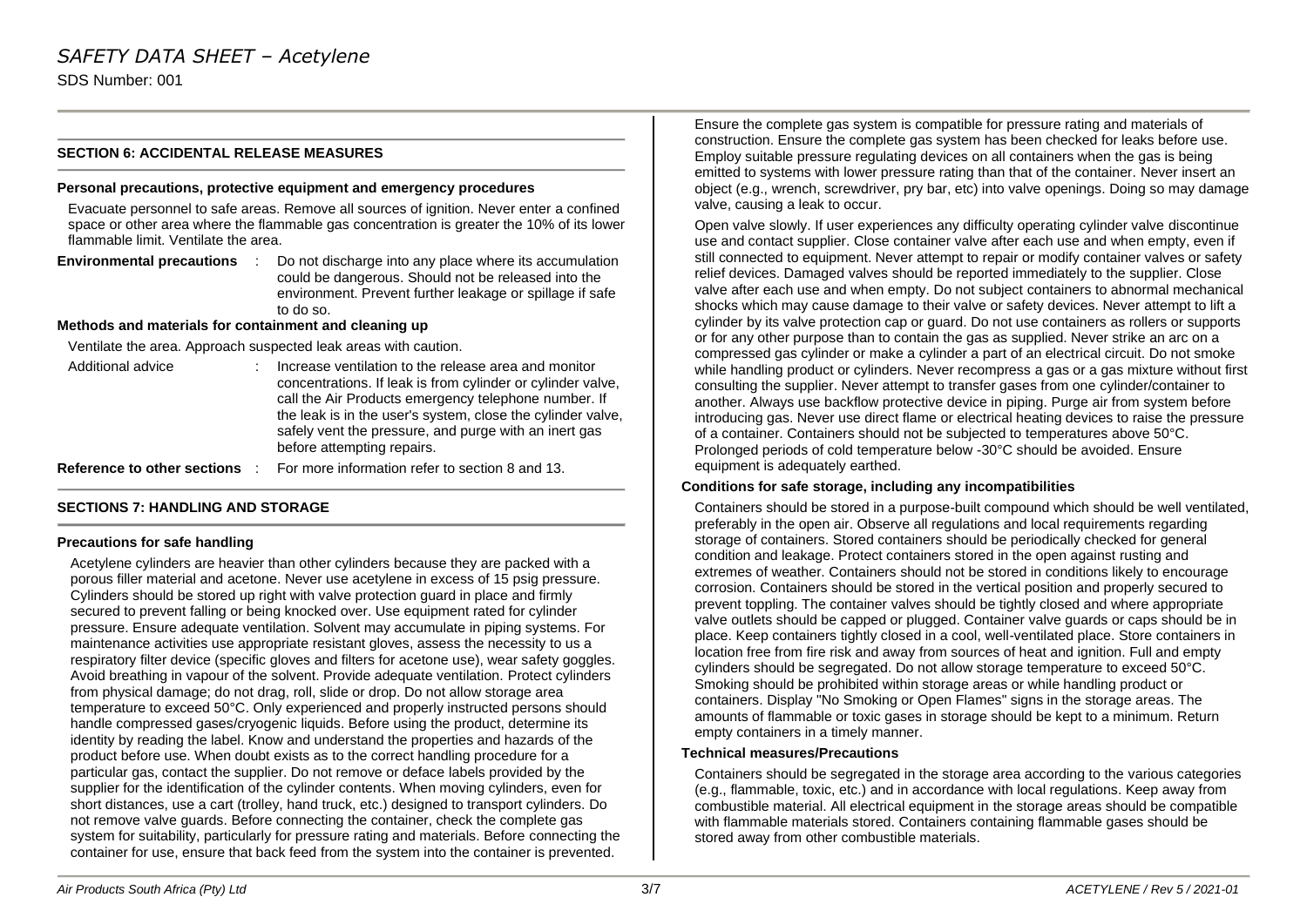Where necessary containers containing oxygen and oxidants should be separated from flammable gases by a fire-resistant partition.

# **SECTION 8: EXPOSURE CONTROLS AND PERSONAL PROTECTION**

### **Control parameters**

DNEL: Derived no effect level (Workers) Acute - systemic effects : 2675 mg/m3 Inhalation Long-term - systemic effects : 2675 mg/m3 Inhalation

PNEC: predicted no effect concentration: None established.

# **Exposure controls**

# **Engineering measures**

Provide natural or explosion-proof ventilation that is adequate to ensure flammable gas does not reach its lower explosive limit.

# **Personal protective equipment**

| Respiratory protection                                                         |  | High concentrations that can cause rapid suffocation<br>are within the flammable range and should not be<br>entered.                                                                                                                                                                                                                                                                                   |
|--------------------------------------------------------------------------------|--|--------------------------------------------------------------------------------------------------------------------------------------------------------------------------------------------------------------------------------------------------------------------------------------------------------------------------------------------------------------------------------------------------------|
| Hand protection                                                                |  | Wear work gloves when handling cylinders. Standard<br>EN 388- Protective gloves against mechanical risk. The<br>breakthrough time of the selected glove(s) must be<br>greater than the intended use period.                                                                                                                                                                                            |
| Eye/face protection                                                            |  | Safety glasses recommended when handling cylinders.<br>Standard EN 166-Personal eye-protection.                                                                                                                                                                                                                                                                                                        |
| Skin and body protection                                                       |  | Consider the use of flame resistant anti-static safety<br>clothing. Standard EN ISO 14116- Limited flame spread<br>materials. Standard EN ISO 1149-5 Protective clothing:<br>electrostatic properties. Safety shoes are recommended<br>when handling cylinders. Standard EN ISO 20345 -<br>Personal protective equipment-Safety footwear. Wear<br>as appropriate: Flame retardant protective clothing. |
| Special instructions for protection and hygiene : Ensure adequate ventilation, |  |                                                                                                                                                                                                                                                                                                                                                                                                        |

especially in confined areas.

#### **SECTION 9: PHYSICAL AND CHEMICAL PROPERTIES**

| Information on basic physical and chemical properties  |    |                                                                         |
|--------------------------------------------------------|----|-------------------------------------------------------------------------|
| Form                                                   |    | Dissolved gas.                                                          |
| Colour                                                 |    | Colourless gas                                                          |
| Odour                                                  |    | Poor warning properties at low concentrations. Garlic-<br>like.         |
| Molecular Weight                                       | ÷  | 26.04 g/mol                                                             |
| Relative vapour density                                | ÷  | $0.899$ (air = 1) Lighter or similar to air.                            |
| Vapour pressure                                        |    | 44.00 bar (638.14 psia) at 20 °C                                        |
| Density                                                | ÷. | 0.0011 g/cm <sup>3</sup> at 21 °C Note: (as vapour)                     |
| Relative density                                       |    | Not applicable                                                          |
| Specific Volume                                        |    | 0.9221 m <sup>3</sup> /kg at 21 °C                                      |
| Boiling point/range                                    |    | $-84.2 °C$                                                              |
| Critical temperature                                   |    | 35.6 °C                                                                 |
| Melting point/range                                    |    | $-80.8 °C$                                                              |
| Flash point                                            |    | $-18 °C$                                                                |
| Auto-ignition temperature                              |    | 305 °C                                                                  |
| Upper flammability limit                               |    | 83 %(V)                                                                 |
| Lower flammability limit                               | ÷  | 2.3 %(V)                                                                |
| Water solubility                                       | ÷  | 1.185 g/l                                                               |
| Partition coefficient n-octanol/water [log Kow] : 0.37 |    |                                                                         |
| pH                                                     | t  | Not applicable                                                          |
| Viscosity                                              |    | No reliable data available                                              |
| Particle characteristics                               | ÷  | Not applicable                                                          |
| Decomposition temperature                              | ÷  | 780°C                                                                   |
| <b>Other information</b>                               |    |                                                                         |
| <b>Explosive properties</b>                            | ÷. | Not applicable                                                          |
| Oxidizing properties                                   |    | Not applicable                                                          |
| Odour threshold                                        | ÷. | Odour threshold is subjective and inadequate to warn of<br>overexposure |
| Evaporation rate                                       | ÷  | Not applicable                                                          |
| Flammability (solid, gas)                              | ÷  | Refer to production classification in section 2                         |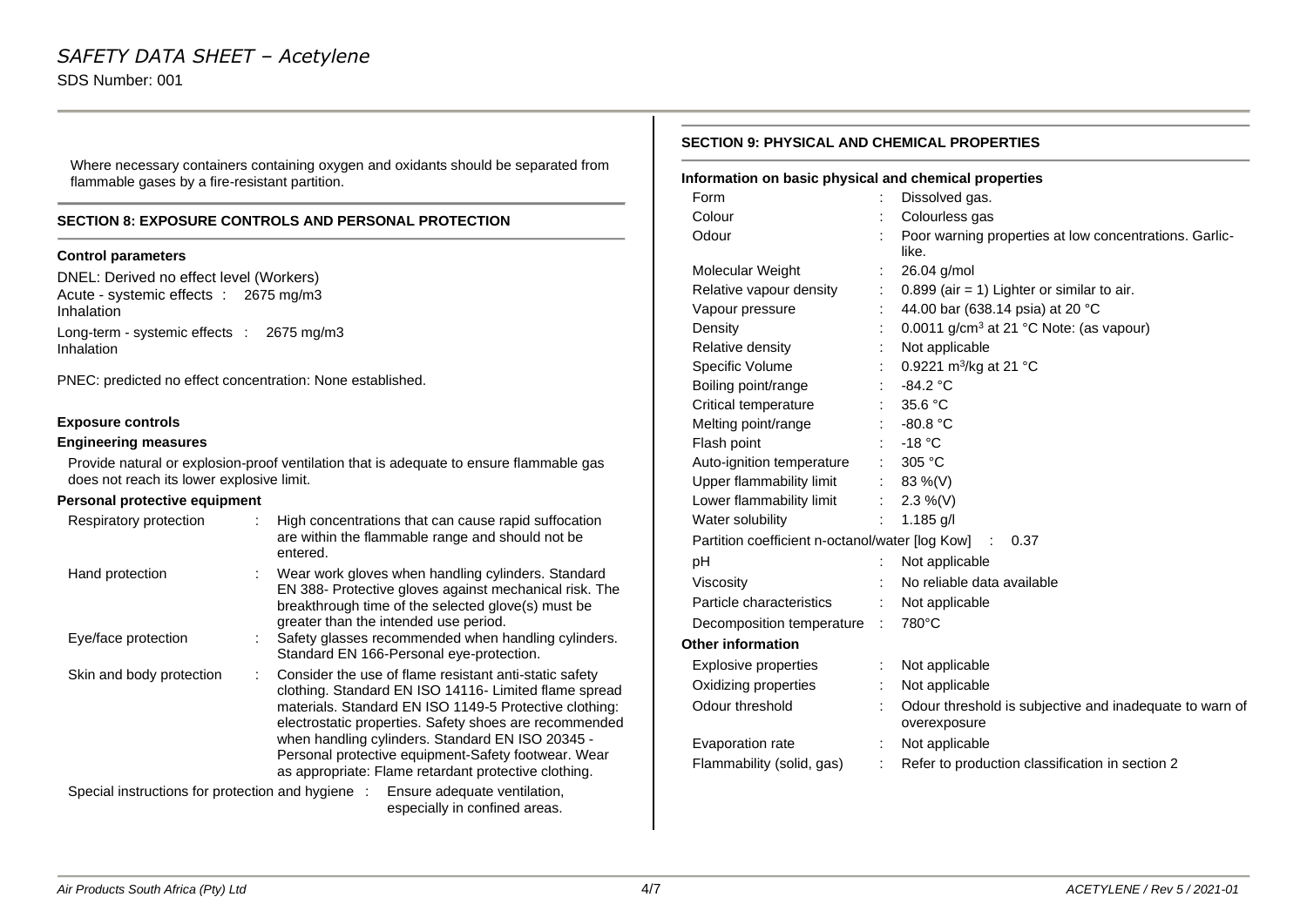# *SAFETY DATA SHEET – Acetylene*

SDS Number: 001

| <b>SECTION 10: STABILITY AND REACTIVITY</b>                                                                                 |                                                                                                                                                                                                                                                                                                                                                                                                                                                                                       | <b>Acute toxicity</b>                                                                                                                                                                                                                                                                                                                                                                                             |
|-----------------------------------------------------------------------------------------------------------------------------|---------------------------------------------------------------------------------------------------------------------------------------------------------------------------------------------------------------------------------------------------------------------------------------------------------------------------------------------------------------------------------------------------------------------------------------------------------------------------------------|-------------------------------------------------------------------------------------------------------------------------------------------------------------------------------------------------------------------------------------------------------------------------------------------------------------------------------------------------------------------------------------------------------------------|
| <b>Reactivity</b><br><b>Chemical Stability</b><br><b>Possibility of hazardous reactions :</b><br><b>Conditions to avoid</b> | No reactivity hazard other than the effects described in sub-<br>sections below<br>Stable under normal conditions.<br>Unstable. Stable as shipped. Do not use at<br>pressure above 1.03 Bar.<br>Cylinders should not be exposed to sudden shock or<br>sources of heat. Heat, flames, and sparks. May form<br>explosive mixtures with air and oxidizing agents.                                                                                                                        | Acute oral toxicity<br>No data available on the product itself<br>Acute inhalation toxicity<br>No data available on the product itself<br>Acute dermal toxicity<br>No data available on the product itself<br>Skin corrosion/irritation<br>No data available<br>Serious eye damage / irritation<br>No data available<br>Sensitization<br>No data available<br>Chronic toxicity or effects from long term exposure |
| <b>Incompatible Materials</b>                                                                                               | Oxygen, Oxidizing agents. Under certain conditions,<br>acetylene can react with copper, silver, and mercury to form<br>acetylides, compounds which can act as ignition sources.<br>Brasses containing less than 65% copper in the alloy and<br>certain nickel alloys are suitable for acetylene service under<br>normal conditions. Acetylene can react explosively when<br>combined with oxygen and other oxidizers including all<br>halogens and halogen compounds. The presence of | Carcinogenicity<br>No data available<br>Reproductive toxicity<br>No data available on the product itself<br>Germ cell mutagenicity<br>No data available on the product itself<br>Specific target organ systemic toxicity (single exposure)<br>No data available<br>Specific target organ systemic toxicity (repeated exposure) :<br>No data available<br>No data available<br>Aspiration hazard                   |
| Hazardous decomposition products :                                                                                          | moisture, certain acids, or alkaline materials tends to<br>enhance the formation of copper acetylides.<br>Under normal conditions of storage and use,<br>hazardous decomposition products should<br>not be produced.                                                                                                                                                                                                                                                                  | <b>SECTION 12: ECOLOGICAL INFORMATION</b><br><b>Toxicity</b><br>Aquatic toxicity<br>LC50 (96h): 545mg/l Species: Fish.<br>EC50 (48h): 242mg/l Species: Daphnia magna.                                                                                                                                                                                                                                             |
| <b>SECTION 11: TOXICOLOGICAL INFORMATION</b>                                                                                |                                                                                                                                                                                                                                                                                                                                                                                                                                                                                       | EC50 (72h): 57mg/l Species: Algae                                                                                                                                                                                                                                                                                                                                                                                 |
| Information on toxicological effects<br>Likely routes of exposure                                                           |                                                                                                                                                                                                                                                                                                                                                                                                                                                                                       | Toxicity to other organisms<br>No data available.<br><b>Persistence and degradability</b><br>No data available                                                                                                                                                                                                                                                                                                    |
| Effects on Eye                                                                                                              | In case of direct contact with eyes, seek medical advice.                                                                                                                                                                                                                                                                                                                                                                                                                             | Bio accumulative potential<br>No data is available on the product itself.                                                                                                                                                                                                                                                                                                                                         |
| Effects on Skin                                                                                                             | Adverse effects not expected from this product.                                                                                                                                                                                                                                                                                                                                                                                                                                       | <b>Mobility in soil</b><br>No data available.                                                                                                                                                                                                                                                                                                                                                                     |
| Inhalation effects                                                                                                          | May cause anaesthetic effects. In high concentrations<br>may cause asphyxiation. Symptoms may include loss of<br>mobility/consciousness. Victim may not be aware of<br>asphyxiation. Asphyxiation may bring about<br>unconsciousness without warning and so rapidly that<br>victim may be unable to protect themselves.                                                                                                                                                               | Other adverse effects<br>This product has no known eco-toxicological effects.<br>Effect on the ozone layer<br>No known effects from this product.<br><b>Ozone Depleting Potential</b><br>None                                                                                                                                                                                                                     |
| Ingestion effects                                                                                                           | Ingestion is not considered a potential route of<br>exposure.                                                                                                                                                                                                                                                                                                                                                                                                                         | <b>Effect on global warming</b><br>No known effects from this product.<br><b>Global Warming Potential</b><br>None                                                                                                                                                                                                                                                                                                 |

Symptoms : Exposure to oxygen deficient atmosphere may cause the

following symptoms: Dizziness. Salivation. Nausea.

Vomiting. Loss of mobility/consciousness.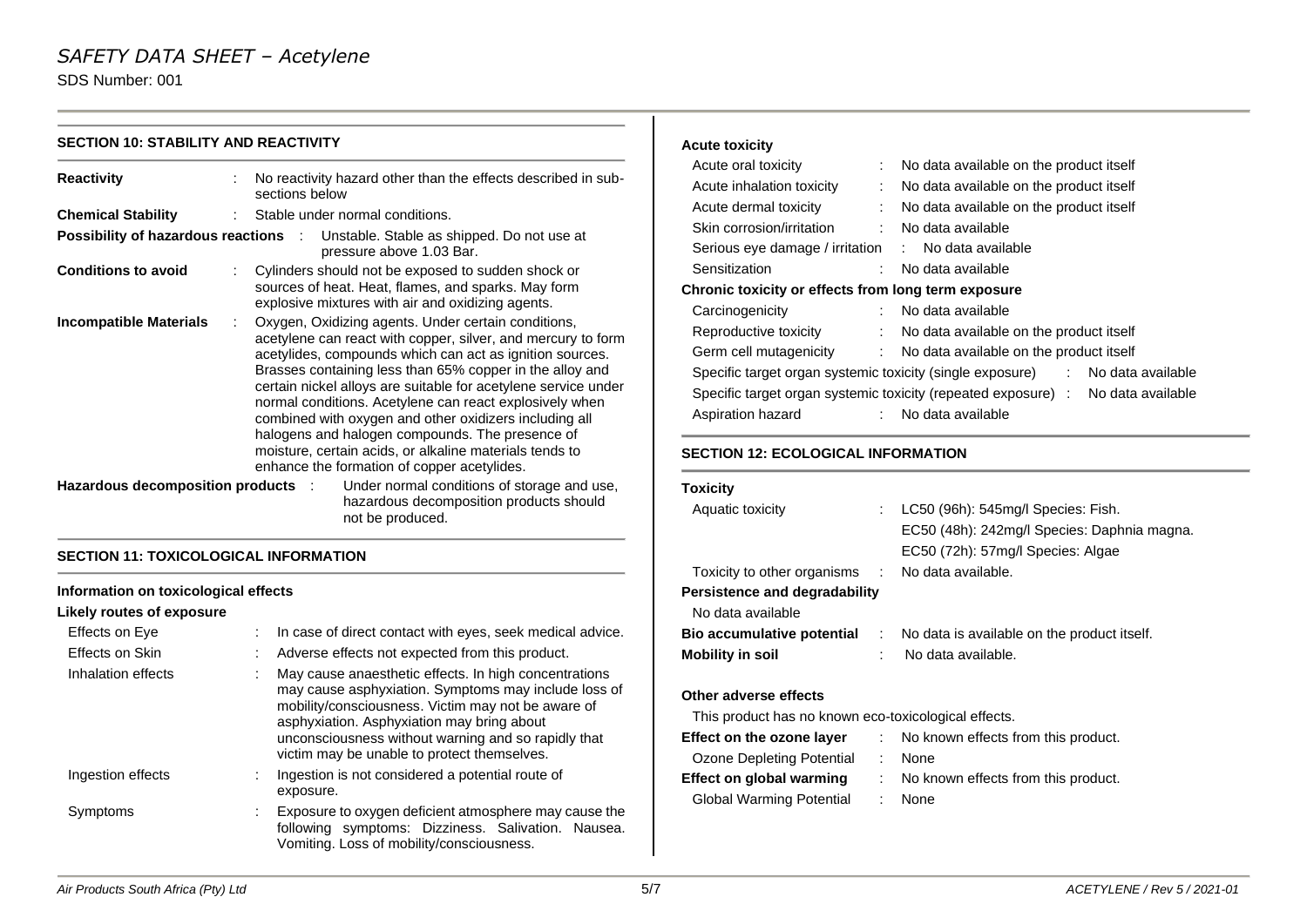#### **SECTION 13: DISPOSAL CONSIDERATIONS**

| Waste treatment methods | Contact supplier if quidance is required. Return unused<br>product in original cylinder to supplier. Do not discharge<br>into areas where there is a risk of forming an explosive<br>mixture with air. Waste gas should be flared through a<br>suitable burner with flash back arrestor. |
|-------------------------|------------------------------------------------------------------------------------------------------------------------------------------------------------------------------------------------------------------------------------------------------------------------------------------|
| Contaminated packaging  | Return cylinder to supplier.                                                                                                                                                                                                                                                             |

#### **SECTION 14: TRANSPORT INFORMATION**

#### **ADR**

| UN/ID No.<br>Proper shipping name<br><b>Class or Division</b><br><b>Tunnel Code</b><br>Label(s) |                           | <b>UN1001</b><br>ACETYLENE, DISSOLVED<br>2<br>: $(B/D)$<br>2.1 |
|-------------------------------------------------------------------------------------------------|---------------------------|----------------------------------------------------------------|
| ADR/RID Hazard ID no.                                                                           |                           | 239                                                            |
| <b>Marine Pollutant</b>                                                                         |                           | <b>No</b>                                                      |
| <b>IATA</b><br>UN/ID No.                                                                        | ÷.                        | <b>UN1001</b>                                                  |
| Proper shipping name<br>Class or Division<br>Label(s)<br>Marine Pollutant                       |                           | Acetylene, dissolved<br>2.1<br>2.1<br><b>No</b>                |
| <b>IMDG</b>                                                                                     |                           |                                                                |
| UN/ID No.                                                                                       | t.                        | <b>UN1001</b>                                                  |
| Proper shipping name<br>Class or Division<br>Label(s)<br>Marine Pollutant<br>Segregation Group  | $\mathbb{R}^{\mathbb{Z}}$ | ACETYLENE, DISSOLVED<br>2.1<br>2.1<br><b>No</b><br>None        |
| <b>RID</b>                                                                                      |                           |                                                                |
| UN/ID No.                                                                                       |                           | <b>UN1001</b>                                                  |
| Proper shipping name<br><b>Class or Division</b><br>Label(s)<br>Marine Pollutant                |                           | ACETYLENE, DISSOLVED<br>2<br>2.1<br><b>No</b>                  |

#### **Further Information**

Avoid transport on vehicles where the load space is not separated from the driver's compartment. Ensure vehicle driver is aware of the potential hazards of the load and knows what to do in the event of an accident or an emergency. Ensure compliance with applicable regulations.

Before transporting product containers ensure that they are firmly secured and: Cylinder valve is closed and not leaking, valve outlet cap nut or plug (where provided) is correctly fitted and the valve protection device (where provided) is correctly fitted.

The transportation information is not intended to convey all specific regulatory data relating to this material. For complete transportation information, contact an Air Products customer service representative. Cylinders must be kept upright to prevent acetone movement in the cylinder.

# **SECTION 15: REGULATORY INFORMATION**

| OHS Act                     | Occupational Health and Safety Act 85 of 1993 (and<br>Regulations)                                                                         |
|-----------------------------|--------------------------------------------------------------------------------------------------------------------------------------------|
| SANS 11014                  | Safety data sheet for chemical products- Content and<br>order of sections                                                                  |
| <b>SANS 10234</b>           | Globally Harmonized System of classification and<br>labelling of chemicals (GHS)                                                           |
| SANS 10265                  | The classification and labelling of dangerous<br>substances and preparations for sale and handling                                         |
| SANS 10019                  | Transportable containers for compressed, dissolved and<br>liquefied gases - Basic design, manufacture, use and<br>maintenance.             |
| <b>SANS 1518</b>            | Transport of dangerous goods - Design, construction,<br>testing, approval and maintenance of road vehicles and<br>portable tanks           |
| SANS 10228                  | The identification and classification of dangerous goods<br>for transport                                                                  |
| SANS 10229-1&2              | Transport of dangerous goods – Packaging and large<br>packaging for road and rail transport Part 1: Packaging /<br>Part 2: Large Packaging |
| SANS 10263-2                | The warehousing of dangerous goods Part 2: The<br>storage and handling of gas cylinders                                                    |
| NB: Refer to latest edition |                                                                                                                                            |